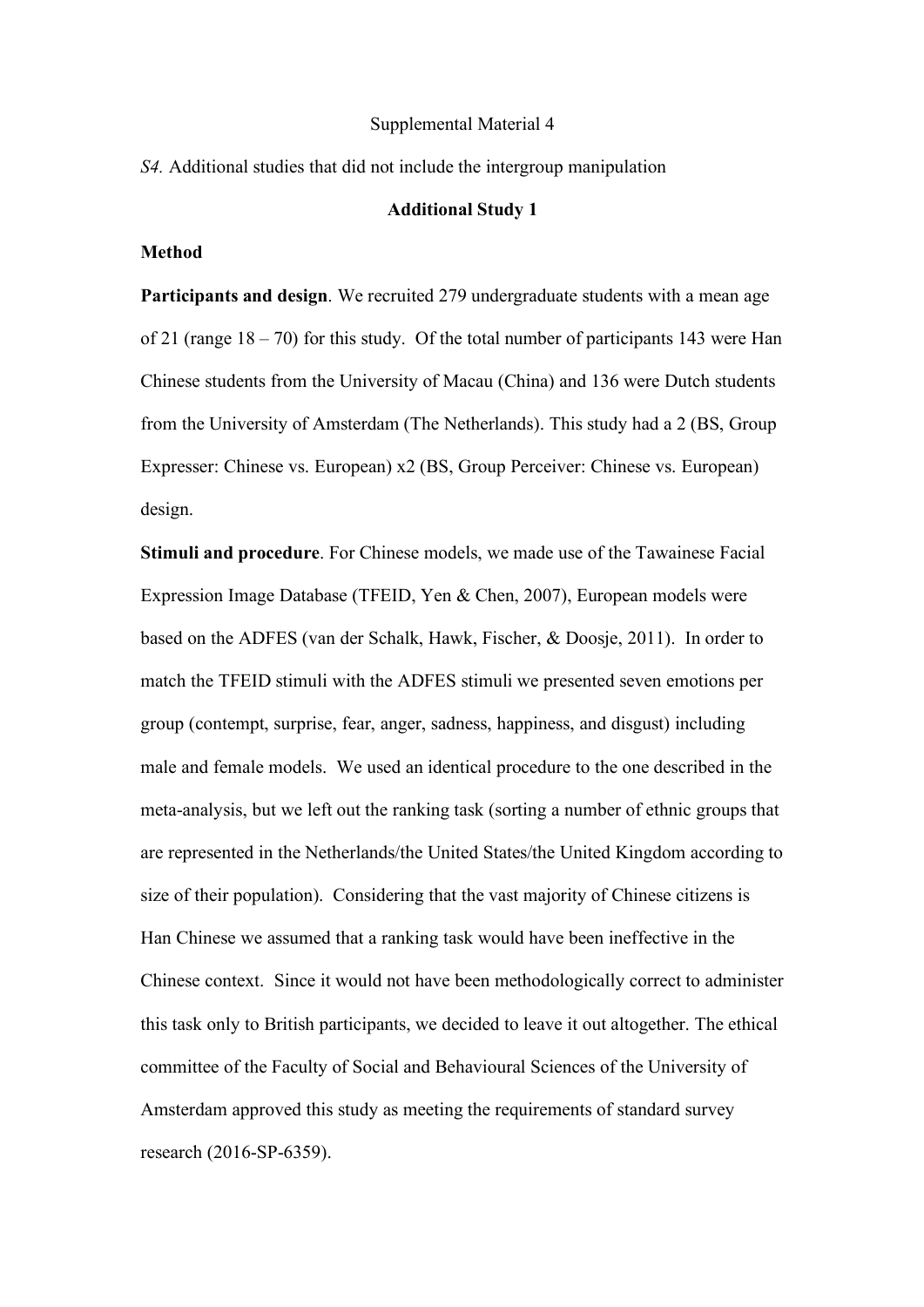### **Results**

We conducted an analysis of variance with Group Membership Expresser (Chinese vs. Dutch) and Group Membership Perceiver (Chinese vs. Dutch) as factors and intensity of emotion (aggregated average scores for all target emotions) as outcome variable. This analysis revealed that neither Group Membership Expresser  $(F(1, 275) = 3.18, p = .076, \eta_p^2 = .011)$  nor Group Membership Perceiver  $(F(1, 275) =$ 2.79,  $p = 0.096$ ,  $\eta_p^2 = 0.010$ ) had an effect on the perceived intensity of emotions. The interaction between Group Membership Expresser and Group Membership Perceiver was not significant either,  $(F(1, 275) = 0.037, p = .847, \eta_p^2 = .000)$ .

### **Additional Study 2**

# **Method**

**Participants and design**. Participants were 267 Moroccans (mean age = 28, range: 18 – 59, 130 males, 137 females) who were recruited via Qualtrics panel (www.qualtrics.com). The study had a 2 (BS, Group Expresser: Arab vs. European) x 2 (BS, Gender Expresser: female vs. male) design and made use of ADFES Stimuli (van der Schalk, Hawk, Fischer, & Doosje, 2011). Each participant ran a total of nine trials (contempt, embarrassment, pride, surprise, fear, anger, sadness, happiness, and disgust) with female participants judging female stimuli and male participants judging male stimuli. We used the same procedure as described in the meta-analysis but again decided to leave out the intergroup manipulation in order to keep the follow-up studies more comparable. The ethical committee of the Faculty of Social and Behavioural Sciences of the University of Amsterdam approved this study as meeting the requirements of standard survey research by (2016-SP-6558).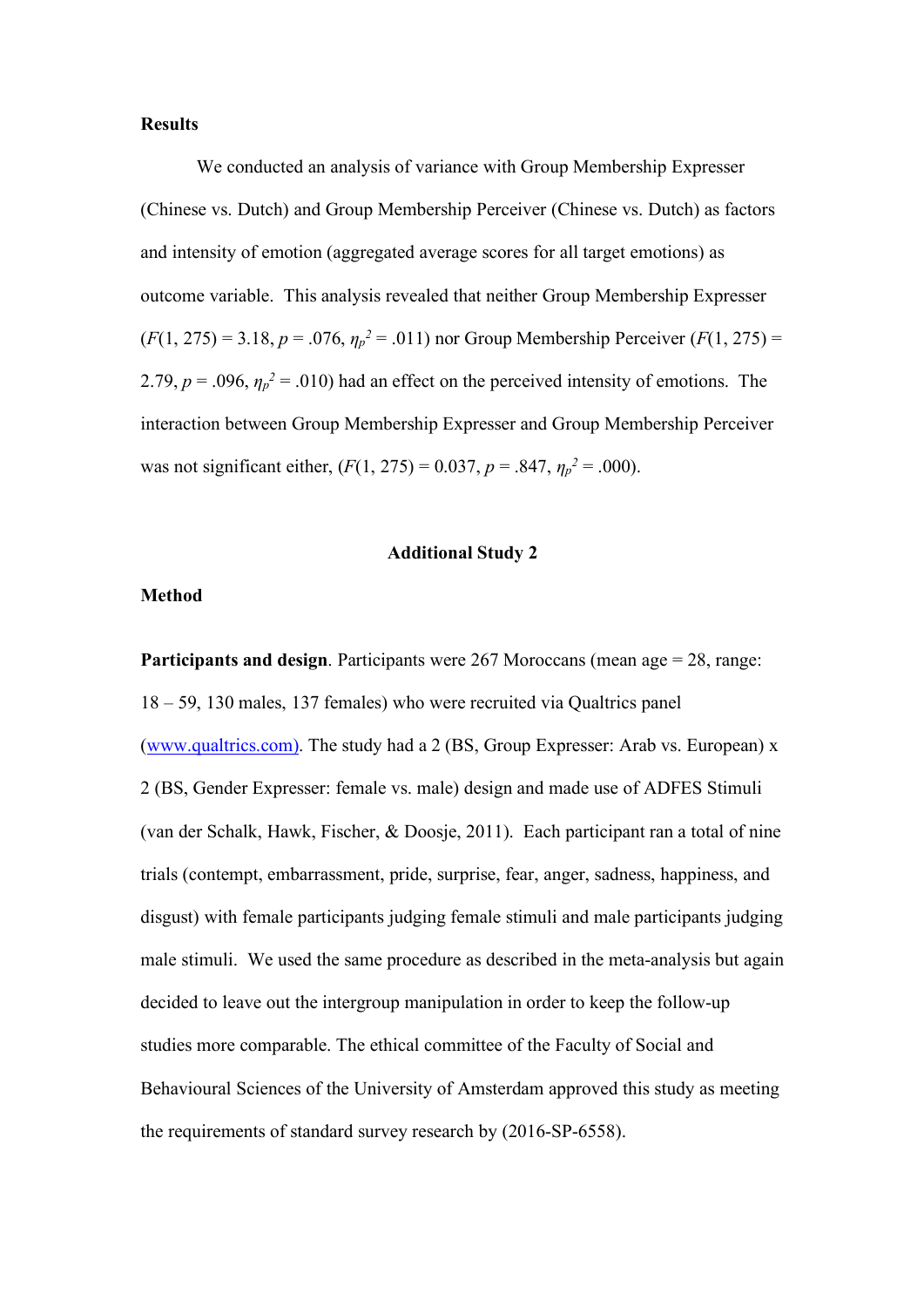### **Results**

An analysis of variance with Group membership as factor and the perceived intensity of the target emotion (aggregated average score of all target emotions) as dependent measure, revealed that there was a main effect of Group membership (*F*(1,  $265$ ) = 6.36,  $p = .012$ ,  $\eta_p^2 = .023$ ). Moroccan perceivers attributed more intense emotions to Europeans than to Arabs ( $M_{European} = 67.07$ ,  $SE = 1.37$  vs.  $M_{Arabs} = 62.23$ ,  $SE = 1.35$ ).

#### **Additional Study 3**

### **Method**

**Participants and Design**. The sample consisted of 279 participants, of which 139 were Moroccan males and 140 were White British males. Since the RaFD only offers male models of both ethnic groups, we decided to test male participants only. Their age ranged between 18 and 84 ( $M_{\text{age}} = 41$ ), after exclusion of one participant who indicated being 100 or older. This study employed a 2 (BS, Group Expresser: Arab vs. European) x 2 (BS, Group Perceiver: Arab vs. European) design.

# **Stimuli and procedure**.

We chose the RaFD (Langner et al., 2010) because this is the only set, known to us, that includes both Arab and European models, and a variety of emotions. We presented all 8 displays that the RaFD provides (contempt, surprise, fear, anger, sadness, happiness, disgust, neutral) resulting in 8 trials per participant. The stimuli were stills and the faces were shown face forward. We used 8 different male models per emotion and ethnic group. Participants were recruited via Qualtrics panels (www.qualtrics.com). We made use of the same procedure as described in additional studies 1 and 2. The ethical committee of the Faculty of Social and Behavioural